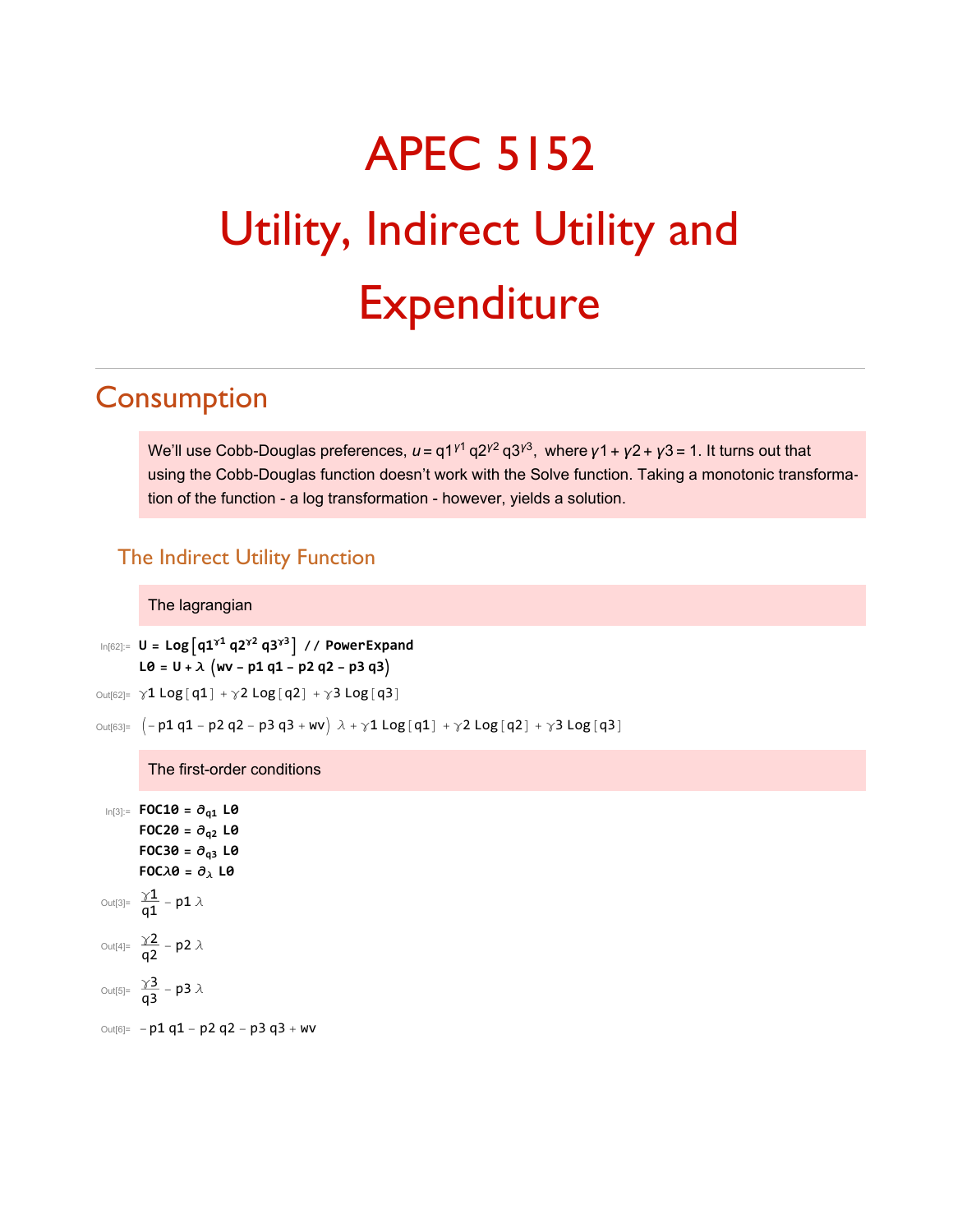```
In[7]:= MarshSol =
      Solve [{FOC10 == 0, FOC20 == 0, FOC30 == 0, FOC\lambda0 == 0}, {q1, q2, q3, \lambda}] /. \gamma1 + \gamma2 + \gamma3 → 1//
          ExpandAll // FullSimplify
```

```
\text{Out}[7] = \left\{ \left\{ q1 \rightarrow \frac{WV \gamma 1}{p1}, q2 \rightarrow \frac{WV \gamma 2}{p2}, q3 \rightarrow \frac{WV \gamma 3}{p3}, \lambda \rightarrow \frac{1}{WV} \right\} \right\}
```
Substitute the above demand functions into the Cobb-Douglas utility function.

```
In[9]= V[p1_, p2_, p3_, wv_] = Exp[U] /. MarshSol[[1]] // ExpandAll // FullSimplify
```

```
\text{Out[9]} = \left(\frac{\text{WV} \times 1}{\text{p1}}\right)^{\times 1} \left(\frac{\text{WV} \times 2}{\text{p2}}\right)^{\times 2} \left(\frac{\text{WV} \times 3}{\text{p3}}\right)^{\times 3}
```
Further simplifying yields: <code>V[p1, p2, p3, wv]</code> =  $\left(\frac{\gamma 1}{p1}\right)^{\gamma 1} \left(\frac{\gamma 2}{p2}\right)^{\gamma 2} \left(\frac{\gamma 3}{p3}\right)^{\gamma 3}$  wv

Roy's identity in action

$$
\ln[\frac{57}{3}] = -\frac{\partial_{p1} V[p1, p2, p3, wV]}{\partial_{wV} V[p1, p2, p3, wV]} // ExpandAll // FullSimplify\n-\frac{\partial_{p2} V[p1, p2, p3, wV]}{\partial_{wV} V[p1, p2, p3, wV]} // ExpandAll // FullSimplify\n-\frac{\partial_{p3} V[p1, p2, p3, wV]}{\partial_{wV} V[p1, p2, p3, wV]} // ExpandAll // FullSimplify\n
$$
\n
$$
\frac{\partial_{VV} V[1, p2, p3, wV]}{\partial_{VV} V[p1, p2, p3, wV]} // ExpandAll // FullSimplify\n
$$
\n
$$
\frac{\partial_{VV} V1}{\partial V[1, p2, p3, wV]} = \frac{\partial_{VV} V2}{\partial V[1, p2, p3, wV]} \times \frac{\partial_{VV} V3}{\partial V[1, p2, p3, wV]} = \frac{\partial_{VV} V2}{\partial V[1, p2, p3, wV]} \times \frac{\partial_{VV} V4}{\partial V[1, p2, p3, wV]} = \frac{\partial_{VV} V2}{\partial V[1, p2, p3, wV]} \times \frac{\partial_{VV}}{\partial V[1, p2, p3, wV]} = \frac{\partial_{VV}}{\partial V[1, p2, p3, wV]} \times \frac{\partial_{VV}}{\partial V[1, p2, p3, wV]} = \frac{\partial_{VV}}{\partial V[1, p2, p3, wV]} \times \frac{\partial_{VV}}{\partial V[1, p2, p3, wV]} = \frac{\partial_{VV}}{\partial V[1, p2, p3, wV]} \times \frac{\partial_{VV}}{\partial V[1, p2, p3, wV]} = \frac{\partial_{VV}}{\partial V[1, p2, p3, wV]} \times \frac{\partial_{VV}}{\partial V[1, p2, p3, wV]} = \frac{\partial_{VV}}{\partial V[1, p2, p3, wV]} \times \frac{\partial_{VV}}{\partial V[1, p2, p3, wV]} = \frac{\partial_{VV}}{\partial V[1, p2, p3, wV]} \times \frac{\partial_{VV}}{\partial V[1, p2, p3, wV]} = \frac{\partial_{VV}}{\partial V[1, p2, p3, wV]} \times \frac{\partial_{VV}}{\partial V[1, p2, p3, wV]} = \frac{\partial_{V
$$

#### Expenditure Function

The optimization problem is L = p1 q1 + p2 q2 + p3 q3 +  $\lambda$  (u - q1<sup> $\gamma$ 1</sup> q2<sup> $\gamma$ 2</sup> q3<sup> $\gamma$ 3</sup>)

```
In[15]:= L = p1 q1 + p2 q2 + p3 q3 + λ u - q1γ1 q2γ2 q3γ3;
 In[16]:= foc1 = ∂q1 L
           foc2 = \partial_{q2} Lfoc3 = \partial_{q3} Lfoc\lambda = \partial_{\lambda} L
Out[16]= p1 - q1^{-1+\gamma 1} q2^{\gamma 2} q3^{\gamma 3} \gamma 1 \lambdaOut[17]= p2 - q1^{\gamma 1} q2^{-1+\gamma 2} q3^{\gamma 3} \gamma 2 \lambdaOut[18]= p3 - q1^{\gamma 1} q2^{\gamma 2} q3^{-1+\gamma 3} \gamma 3 \lambdaOut[19]= -q1^{\gamma 1} q2^{\gamma 2} q3^{\gamma 3} + u
```
The solution gives the system of demands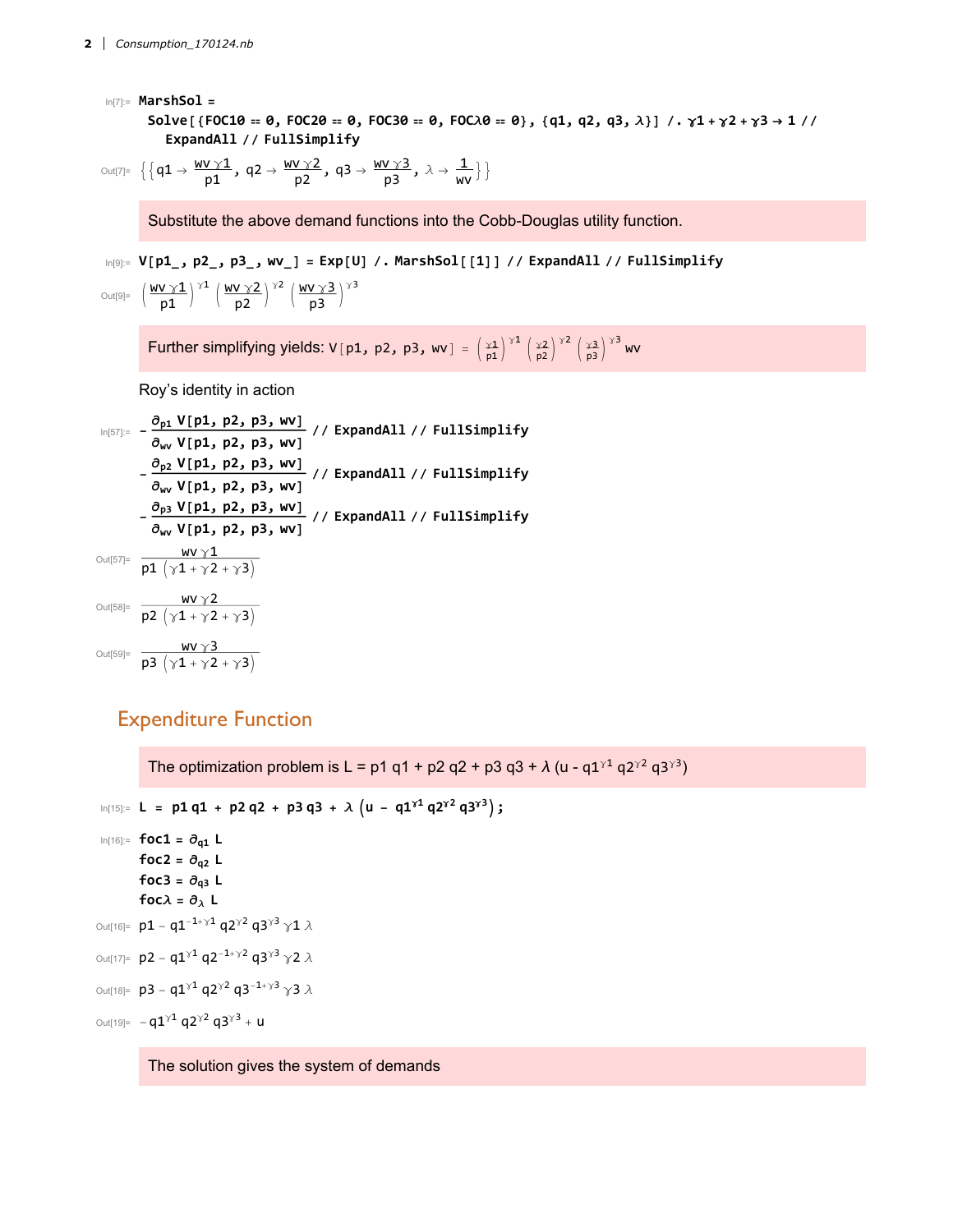$\ln[29]$ : Solve [{foc1 == 0, foc2 == 0, foc3 == 0, foc $\lambda$  == 0}, {q1, q2, q3,  $\lambda$ }] [[1]] // ExpandAll // **FullSimplify HickSol = % /. γ1 + γ2 + γ3 → 1**

 $\text{Out[29]} = \Big\{ \textsf{q1} \to \textsf{p1}^{-1 + \frac{\gamma 1}{\gamma 1 + \gamma 2 + \gamma 3}} \ \textsf{p2}^{\frac{\gamma 2}{\gamma 1 + \gamma 2 + \gamma 3}} \ \textsf{p3}^{\frac{\gamma 3}{\gamma 1 + \gamma 2 + \gamma 3}} \ \textsf{u1}^{\frac{1}{\gamma 1 + \gamma 2 + \gamma 3}} \ \textsf{y1}^{\frac{\gamma 2 + \gamma 3}{\gamma 1 + \gamma 2 + \gamma 3}} \ \textsf{y2}^{-\frac{\gamma 2}{\gamma 1 + \gamma 2 + \gamma 3}} \ \textsf{y3}$  $\textsf{q2}\to \textsf{p1}^{\frac{\gamma 1}{\gamma 1+\gamma 2+\gamma 3}} \textsf{p2}^{-1+\frac{\gamma 2}{\gamma 1+\gamma 2+\gamma 3}} \textsf{p3}^{\frac{\gamma 3}{\gamma 1+\gamma 2+\gamma 3}} \textsf{u}^{\frac{1}{\gamma 1+\gamma 2+\gamma 3}} \textsf{y1}^{-\frac{\gamma 1}{\gamma 1+\gamma 2+\gamma 3}} \textsf{y2}^{\frac{\gamma 1+\gamma 3}{\gamma 1+\gamma 2+\gamma 3}} \textsf{y3}^{-\frac{\gamma 3}{\gamma 1+\gamma 2+\gamma 3}}$  $\textsf{q3}\to \textsf{p1} \frac{\gamma 1}{\gamma 1+\gamma 2+\gamma 3}\ \textsf{p2} \frac{\gamma 2}{\gamma 1+\gamma 2+\gamma 3}\ \textsf{p3}^{-\frac{\gamma 1+\gamma 2}{\gamma 1+\gamma 2+\gamma 3}}\ \textsf{u1}^{-\frac{\gamma 1}{\gamma 1+\gamma 2+\gamma 3}}\ \gamma 1^{-\frac{\gamma 1}{\gamma 1+\gamma 2+\gamma 3}}\ \gamma 2^{-\frac{\gamma 2}{\gamma 1+\gamma 2+\gamma 3}}\ \gamma 3^{\frac{\gamma 1+\gamma 2}{\gamma 1+\gamma 2+\gamma 3}}\ ,$  $\lambda \to \text{p1} \frac{\gamma 1}{\gamma 1+\gamma 2+\gamma 3} \ \text{p2} \frac{\gamma 2}{\gamma 1+\gamma 2+\gamma 3} \ \text{u}^{-1+\frac{1}{\gamma 1+\gamma 2+\gamma 3}} \ \gamma 1^{-\frac{\gamma 1}{\gamma 1+\gamma 2+\gamma 3}} \ \gamma 2^{-\frac{\gamma 2}{\gamma 1+\gamma 2+\gamma 3}} \ \gamma 3^{-\frac{\gamma 3}{\gamma 1+\gamma 2+\gamma 3}} \}$ 

```
\text{Out[30]} = \left\{ q1 \rightarrow p1^{-1+\gamma 1} p2^{\gamma 2} p3^{\gamma 3} u \gamma 1^{\gamma 2+\gamma 3} \gamma 2^{-\gamma 2} \gamma 3^{-\gamma 3}, q2 \rightarrow p1^{\gamma 1} p2^{-1+\gamma 2} p3^{\gamma 3} u \gamma 1^{-\gamma 1} \gamma 2^{\gamma 1+\gamma 3} \gamma 3^{-\gamma 3}, q2 \rightarrow p1^{\gamma 1} p2^{-1+\gamma 2} p3^{\gamma 3} u \gamma 1^{-\gamma 1} \gamma 2^{\gamma 1+\gamma 3} \gamma 3^{-\gamma 3} \right\}q3 \to p1^{\gamma 1} p2^{\gamma 2} p3^{-\gamma 1-\gamma 2} u \gamma 1^{-\gamma 1} \gamma 2^{-\gamma 2} \gamma 3^{\gamma 1+\gamma 2}, \lambda \to p1^{\gamma 1} p2^{\gamma 2} p3^{\gamma 3} \gamma 1^{-\gamma 1} \gamma 2^{-\gamma 2} \gamma 3^{-\gamma 3}
```
One of the demand functions

q1demand = 
$$
\left(\frac{p1}{\gamma 1}\right)^{\gamma 2 + \gamma 3} \left(\frac{p2}{\gamma 2}\right)^{\gamma 2} \left(\frac{p3}{\gamma 3}\right)^{\gamma 3} u
$$

The cost function

```
In[35]:= p1 q1 + p2 q2 + p3 q3 /. HickSol // ExpandAll // FullSimplify
```

```
Out[35]= p1^{\gamma1} p2^{\gamma2} p3^{-\gamma1-\gamma2} u \gamma1^{-\gamma1} \gamma2^{-\gamma2} \gamma3^{-\gamma3} (p3^{\gamma1+\gamma2+\gamma3} (\gamma1^{\gamma1+\gamma2+\gamma3} + \gamma2^{\gamma1+\gamma2+\gamma3}) + p3 \gamma3^{\gamma1+\gamma2+\gamma3})
```
We can further simplify

```
In[37]:= % /. γ1 + γ2 + γ3 → 1 // ExpandAll // FullSimplify
```

```
Out[37]= p1<sup>γ1</sup> p2<sup>γ2</sup> p3<sup>1-γ1-γ2</sup> u γ1<sup>-γ1</sup> γ2<sup>-γ2</sup> γ3<sup>-γ3</sup> (γ1 + γ2 + γ3)
```
So the cost function is:

```
In[60]:= CC = p1
                                 γ1
                                           γ1 p2
                                                     γ2
                                                                γ2 p3
                                                                          γ3
                                                                                    γ3
u
Out[60]= u \left(\frac{p1}{\gamma1}\right)^{\gamma1} \left(\frac{p2}{\gamma2}\right)^{\gamma2} \left(\frac{p3}{\gamma3}\right)^{\gamma3}
```
Applying Shepard's lemma to p1 gives

In[61]:= **∂p1 CC** Out[61]=  $u \left(\frac{p1}{\gamma 1}\right)^{-1+\gamma 1} \left(\frac{p2}{\gamma 2}\right)^{\gamma 2} \left(\frac{p3}{\gamma 3}\right)^{\gamma 3}$ 

Since -1 +  $y1 = y2 + y3$ , this is the same as q1demand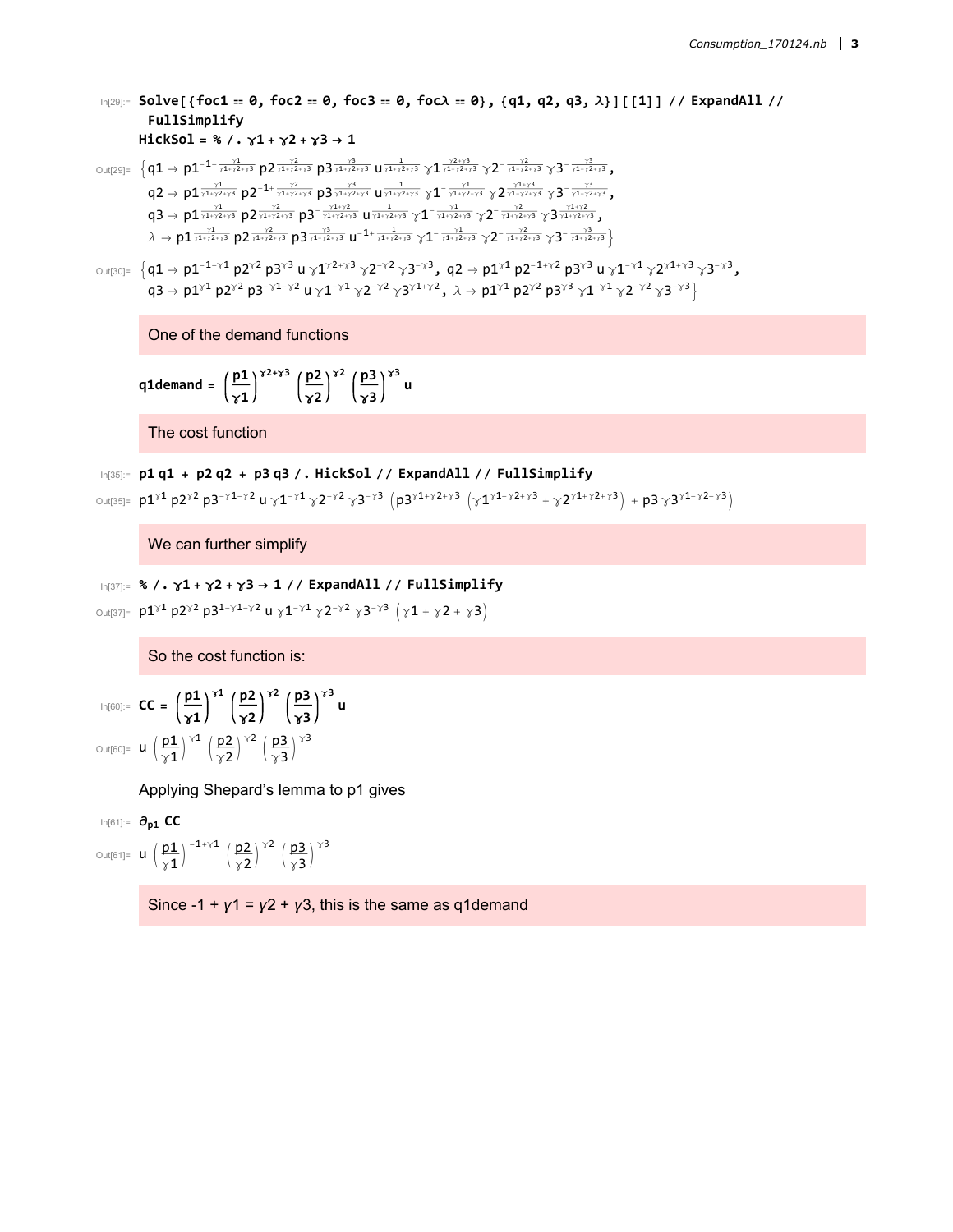# APEC 5152 Mathematica Code that Derives Cost and Value-Added Functions

#### 1. Cobb-Doublas production function, cost minimization problem, setup and first-order conditions

Introduce a three-input (k, l, z) Cobb-Douglas production function, and use it to derive a cost function. We do this by solving a cost minimization problem, with the objective function defined by "cst" and setting up the typical lagrangian, and then taking the first-order conditions.

```
yy = \psi k^{\alpha_1} 1^{\alpha_2} z^{\alpha_3} (*/. {\alpha_1 \rightarrow 0.3, \alpha_2 \rightarrow 0.3, \alpha_3 \rightarrow 0.4}*);
cst = rk + w1 + tz;Lagrangian = cst + \lambda (y - yy);
fc1 = \partial_k Lagrangian;
fc2 = \partial_1 Lagrangian;
fc3 = \partial_z Lagrangian;
fc4 = \partial_{\lambda} Lagrangian;
```
Now solve the system of equations for optimal levels of all inputs (k, l, z) and for the Lagrangian multiplier, λ. This yields the factor demand curves, fdk, fdl, fdz. Using // ExpandAll eliminates the exponential type answers.

cf = Solve[{fc1 = 0, fc2 = 0, fc3 = 0, fc4 = 0}, {k, l, z,  $\lambda$ }] // ExpandAll // FullSimplify;

```
fdk = cf[[1, 1, 2]]fdl = cf[[1, 2]]fdz = cf[[1, 3]]\int_{0}^{\infty-1+\frac{\alpha_{1}}{\alpha_{1}+\alpha_{2}+\alpha_{3}}} w^{\frac{\alpha_{2}}{\alpha_{1}+\alpha_{2}+\alpha_{3}}} \int_{0}^{\frac{1}{\alpha_{1}+\alpha_{2}+\alpha_{3}}} \frac{a_{3}}{\alpha_{3}+\alpha_{2}+\alpha_{3}} \sqrt{\int_{0}^{\frac{1}{\alpha_{1}+\alpha_{2}+\alpha_{3}}} \alpha_{1}^{\frac{\alpha_{2}+\alpha_{3}}{\alpha_{1}+\alpha_{2}+\alpha_{3}}} \alpha_{2}^{-\frac{\alpha_{2}}{\alpha_{1}+\alpha_{2}+\alpha_{3}}} \alpha_{3}^{-\frac{\alpha_{3}}{\alpha_{1}+\alpha_{2}+\alpha_{1 \rightarrow r^{\frac{\alpha_1}{\alpha_1+\alpha_2+\alpha_3}} w^{-1+\frac{\alpha_2}{\alpha_1+\alpha_2+\alpha_3}} y^{\frac{1}{\alpha_1+\alpha_2+\alpha_3}} \frac{1}{\alpha_1+\alpha_2+\alpha_3} \psi^{-\frac{1}{\alpha_1+\alpha_2+\alpha_3}} \alpha_1^{-\frac{\alpha_1}{\alpha_1+\alpha_2+\alpha_3}} \alpha_2^{\frac{\alpha_1+\alpha_2}{\alpha_1+\alpha_2+\alpha_3}} \alpha_3^{-\frac{\alpha_3}{\alpha_1+\alpha_2+\alpha_3}}z \to r^{\frac{\alpha_1}{\alpha_1+\alpha_2+\alpha_3}} \frac{a_2}{\sqrt{\alpha_1+\alpha_2+\alpha_3}} \frac{1}{\sqrt{\alpha_1+\alpha_2+\alpha_3}} \frac{1}{\sqrt{\alpha_1+\alpha_2+\alpha_3}} \sqrt[{}]{-\frac{1}{\alpha_1+\alpha_2+\alpha_3}} \frac{a_1}{\alpha_1} \frac{a_2}{\alpha_1+\alpha_2+\alpha_3} \frac{a_2}{\alpha_2} \frac{a_1+a_2}{\alpha_1+\alpha_2+\alpha_3} \frac{a_1+a_2}{\alpha_3} \frac{a_2}{\alpha_4}
```
#### ■ 1.1 Substitute factor demand curves into cost function to derive producer's cost function

Here, we substitute the factor demand curves derived above into the original objective function - the result is the parameterized version of the cost function associated with the Cobb-Douglas production function.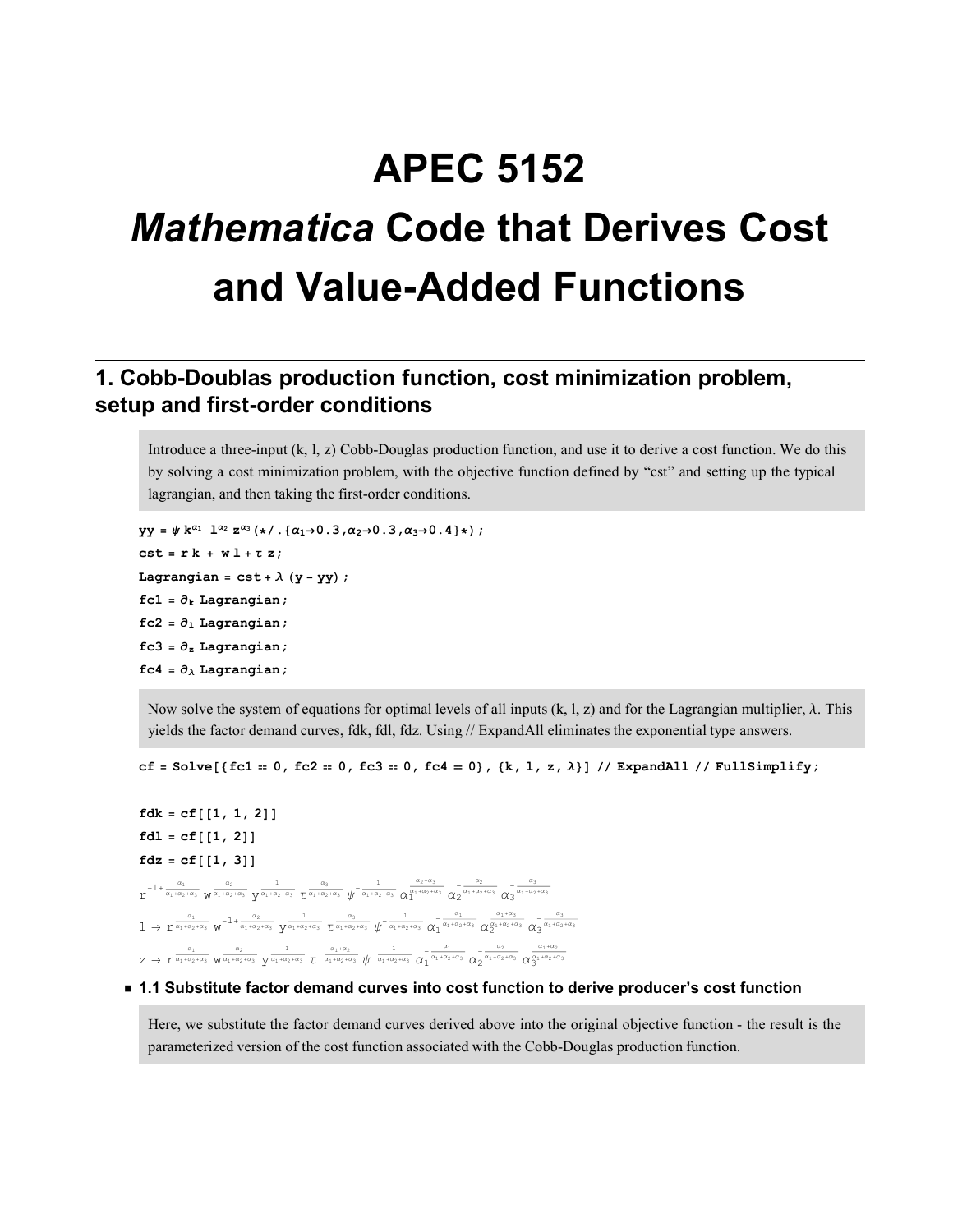```
\texttt{pcost} = \texttt{cst} / . \texttt{cf}[[1]] // \texttt{Simplify}\frac{\alpha_1}{\alpha_1+\alpha_2+\alpha_3} \frac{\alpha_2}{\sqrt{\alpha_1+\alpha_2+\alpha_3}} \frac{1}{\alpha_1+\alpha_2+\alpha_3} \frac{\alpha_3}{\alpha_1+\alpha_2+\alpha_3} \frac{1}{\sqrt{\alpha_1+\alpha_2+\alpha_3}} \frac{\alpha_1}{\alpha_1+\alpha_2+\alpha_3} \frac{\alpha_2}{\alpha_2} \frac{\alpha_2}{\alpha_1+\alpha_2+\alpha_3} \frac{\alpha_3}{\alpha_3} \frac{\alpha_3}{\alpha_1+\alpha_2+\alpha_3} \left(\alpha_1
```
■ 1.2 Apply Shepard's lemma to the producer's cost function to derive factor demand curves

```
kshep = \partial_r pcost // Simplify
lshep = \partial_w pcost // FullSimplify
zshep = \partial_{\tau} pcost // FullSimplify
  \mathfrak{r}^{-1 + \frac{\alpha_1}{\alpha_1 + \alpha_2 + \alpha_3}} \mathsf{w}^{\frac{\alpha_2}{\alpha_1 + \alpha_2 + \alpha_3}} \mathsf{y}^{\frac{1}{\alpha_1 + \alpha_2 + \alpha_3}} \tau^{\frac{\alpha_3}{\alpha_1 + \alpha_2 + \alpha_3}} \psi^{-\frac{1}{\alpha_1 + \alpha_2 + \alpha_3}} \alpha_1^{\frac{\alpha_2 + \alpha_3}{\alpha_1 + \alpha_2 + \alpha_3}} \alpha_2^{-\frac{\alpha_2}{\alpha_1 + \alpha_2 + \alpha_3}} \alpha_3^{-\frac{\alpha_3}{\alpha_1 + \alpha_2 + \alpha_\frac{\alpha_1}{\alpha_1+\alpha_2+\alpha_3} w<sup>-1+</sup>\frac{\alpha_2}{\alpha_1+\alpha_2+\alpha_3} \frac{1}{\alpha_1+\alpha_2+\alpha_3} \frac{\alpha_3}{\alpha_1+\alpha_2+\alpha_3} \sqrt[1]{-\frac{1}{\alpha_1+\alpha_2+\alpha_3}} \frac{\alpha_1}{\alpha_1} \frac{\alpha_1+\alpha_2}{\alpha_2} \frac{\alpha_1+\alpha_3}{\alpha_2} \frac{\alpha_3}{\alpha_3} \frac{\alpha_3}{\alpha_1+\alpha_2+\alpha_3}\frac{a_1}{\sqrt{\alpha_1+a_2+a_3}} \frac{a_2}{\sqrt{\alpha_1+a_2+a_3}} \frac{1}{\sqrt{\alpha_1+a_2+a_3}} \frac{a_3}{\sqrt{\alpha_1+a_2+a_3}} \sqrt{\sqrt{\alpha_1+a_2+a_3}} \frac{a_1}{\sqrt{\alpha_1+a_2+a_3}} \frac{a_2}{\sqrt{\alpha_1+a_2+a_3}} \frac{a_3}{\sqrt{\alpha_2+a_1+a_2+a_3}}
```
Note that these are identical to the factor demand curves derived above in 1.0. To confirm, subtract one from the other. Notice how I'm storing the first order conditions.

```
kshep - fdk // Simplify
lshep - l /. fdl // Simplify
zshep - z /. fdz // Simplify
\Omega0
0
```
### 2. Value-added function, profit maximization problem, setup and firstorder conditions

Again, we start with a three-input (k, l, z) Cobb-Douglas production functin. Define the revenue from selling output, here "rev", and get the first-order conditions of rev.

```
y = \psi k^{\alpha_1} 1^{\alpha_2} z^{\alpha_3} (\star) . {\alpha_1 \rightarrow 0.3, \alpha_2 \rightarrow 0.3, \alpha_3 \rightarrow 0.4} ;rev = py;Rent = rev - r k - w l;
(* First order conditions *)
FOCk = \partial_k Rent
FOCl = \partial_1 Rent;
 – r + k<sup>-1+α</sup><br/>ı1^{\alpha_2}p z^{\alpha_3}<br/>\psi \alpha_1
```
Now solve for the factor demand curves.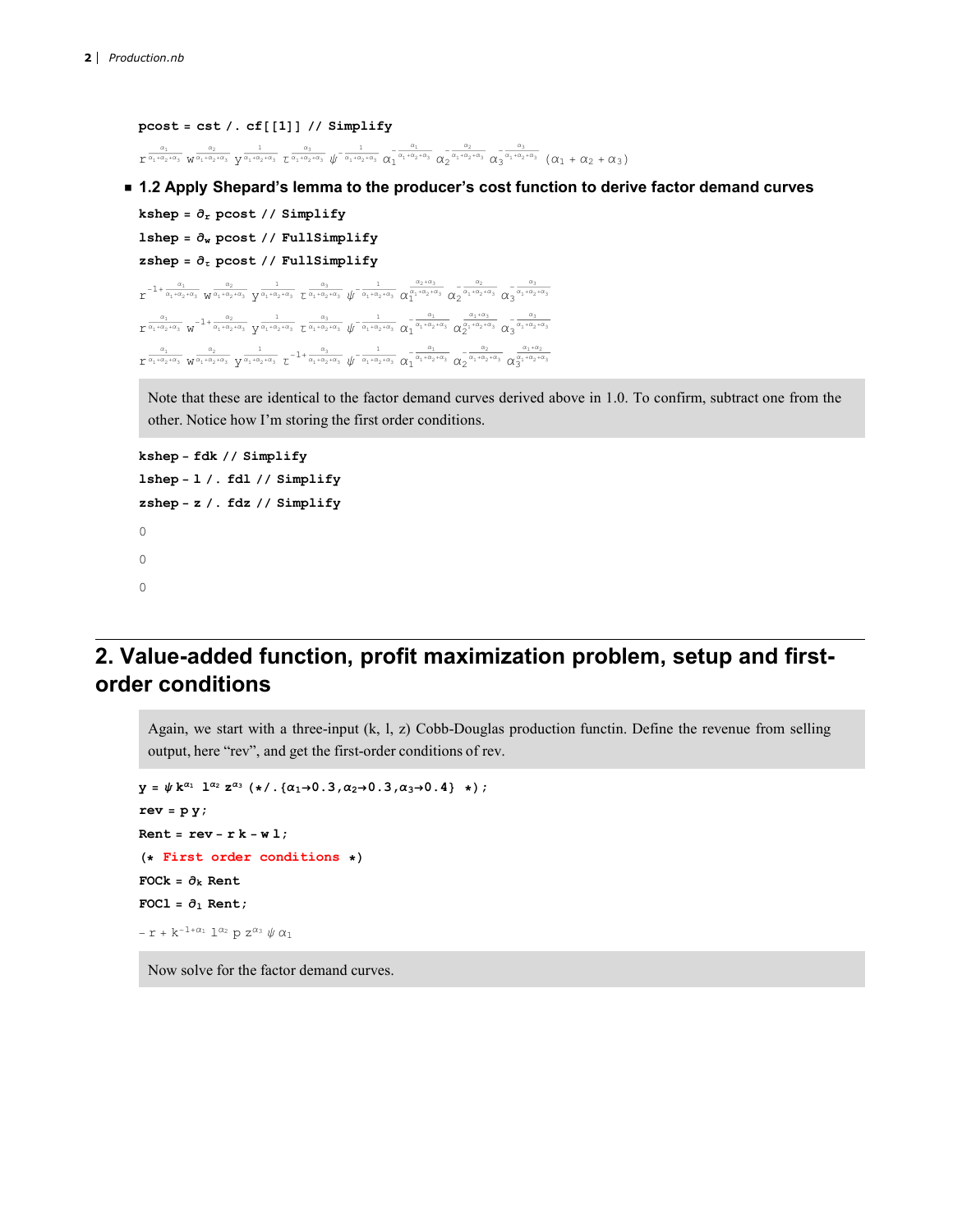```
factor = Solve [{Fock = 0, FOL = 0}, {k, 1}] // ExpandAll // FullSimplify;FDR = factdem[[1, 1]]FD1 = factdem[[1, 2]]
```

```
k \to p^{-\frac{1}{-1+\alpha_1+\alpha_2}} r^{-1+\frac{\alpha_1}{-1+\alpha_1+\alpha_2}} w^{-\frac{\alpha_2}{-1+\alpha_1+\alpha_2}} z^{-\frac{\alpha_3}{-1+\alpha_1+\alpha_2}} \psi^{-\frac{1}{-1+\alpha_1+\alpha_2}} \alpha_1^{-1}\frac{\frac{-1+\alpha_2}{-1+\alpha_1+\alpha_2}}{1} \alpha_2^{-\frac{\alpha_2}{-1+\alpha_1+\alpha_2}}1 \to p^{-\frac{1}{-1+\alpha_1+\alpha_2}} 1^{-\frac{\alpha_1}{-1+\alpha_1+\alpha_2}} \frac{1-\alpha_1}{\sqrt{1+\alpha_1+\alpha_2}} 1^{-\frac{\alpha_3}{-1+\alpha_1+\alpha_2}} \sqrt[1]{-\frac{1}{-1+\alpha_1+\alpha_2}} \alpha_1^{-\frac{\alpha_1}{-1+\alpha_1+\alpha_2}} \alpha_2^{-\frac{1+\alpha_1}{1+\alpha_1+\alpha_2}}
```
■ 2.1 Substitue factor demand curves into net revenue function to derive producer's value-added function

```
vaf = Rent /. factdem[[1]] // PowerExpand // FullSimplify
 -p^{-\frac{1}{-1+\alpha_1+\alpha_2}}\,\,r^{\frac{\alpha_1}{-1+\alpha_1+\alpha_2}}\,\,w^{\frac{\alpha_2}{-1+\alpha_1+\alpha_2}}\,\,z^{-\frac{\alpha_3}{-1+\alpha_1+\alpha_2}}\,\,\psi^{-\frac{1}{-1+\alpha_1+\alpha_2}}\,\,\alpha_1^{-\frac{\alpha_1}{-1+\alpha_1+\alpha_2}}\,\,\alpha_2^{-\frac{\alpha_2}{-1+\alpha_1+\alpha_2}}\,\,(-\,1\,+\,\alpha_1\,+\,\alpha_2\,)
```
■ 2.2 Apply Hotelling's lemma to the value-added function to derive factor demand curves

```
khotel = -\partial_r vaf
lhotel = -\partial_w vaf
 p^{-\frac{1}{1+\alpha_1+\alpha_2}} r^{-1+\frac{\alpha_1}{1+\alpha_1+\alpha_2}} w^{-\frac{\alpha_2}{1+\alpha_1+\alpha_2}} z^{-\frac{\alpha_3}{1+\alpha_1+\alpha_2}} \psi^{-\frac{1}{-1+\alpha_1+\alpha_2}} \alpha_1^{1-\frac{\alpha_1}{-1+\alpha_1+\alpha_2}} \alpha_2^{-\frac{\alpha_2}{-1+\alpha_1+\alpha_2}}p^{-\frac{1}{1+a_1+a_2}} r^{\frac{a_1}{1+a_1+a_2}} w^{-1+\frac{a_2}{1+a_1+a_2}} z^{-\frac{a_3}{1+a_1+a_2}} \psi^{-\frac{1}{1+a_1+a_2}} \alpha_1^{-\frac{a_1}{1+a_1+a_2}} \alpha_2^{-1-\frac{a_2}{1+a_1+a_2}}
```
Now test to see if Hotelling's lemma holds for factor demands

```
khotel - FDk // Simplify
lhotel - FDl // Simplify
0
0
```
■ 2.3 Apply Hotelling's lemma to derive the supply function for this single-sector model

```
∂p vaf
 p^{-1-\frac{1}{-1+\alpha_1+\alpha_2}} \, \frac{\alpha_1}{r^{-1+\alpha_1+\alpha_2}} \, w^{\frac{\alpha_2}{-1+\alpha_1+\alpha_2}} \, z^{-\frac{\alpha_3}{-1+\alpha_1+\alpha_2}} \, \psi^{-\frac{1}{-1+\alpha_1+\alpha_2}} \, \alpha_1^{-\frac{\alpha_1}{-1+\alpha_1+\alpha_2}} \, \alpha_2^{-\frac{\alpha_2}{-1+\alpha_1+\alpha_2}}D[vaf, w] /. \{\alpha_1 \rightarrow 0.2, \alpha_2 \rightarrow 0.3, \alpha_3 \rightarrow 0.5\}D[%, w] /. \{\alpha_1 \rightarrow 0.2, \alpha_2 \rightarrow 0.3, \alpha_3 \rightarrow 0.5\}D[<i>var</i>, p] /. {(<math>\alpha_1 \rightarrow 0.2, \alpha_2 \rightarrow 0.3, \alpha_3 \rightarrow 0.5</math>}D[%, p] /. \{ \alpha_1 \rightarrow 0.2, \alpha_2 \rightarrow 0.3, \alpha_3 \rightarrow 0.5 \}-
  0.0765255 p^2 \cdot z^1 \cdot \psi^2.
                     r^{0.4} w<sup>1.6</sup>
 0.122441 p^2 \cdot z^1 \cdot \psi^2.
              r^{0.4} w^{2.6}0.255085 p<sup>1</sup>·z<sup>1</sup>·ψ<sup>2</sup>·r^{0.4} w<sup>0.6</sup>
 0.255085 z<sup>1</sup>·ψ<sup>2</sup>·r^{0.4} w^{0.6}
```